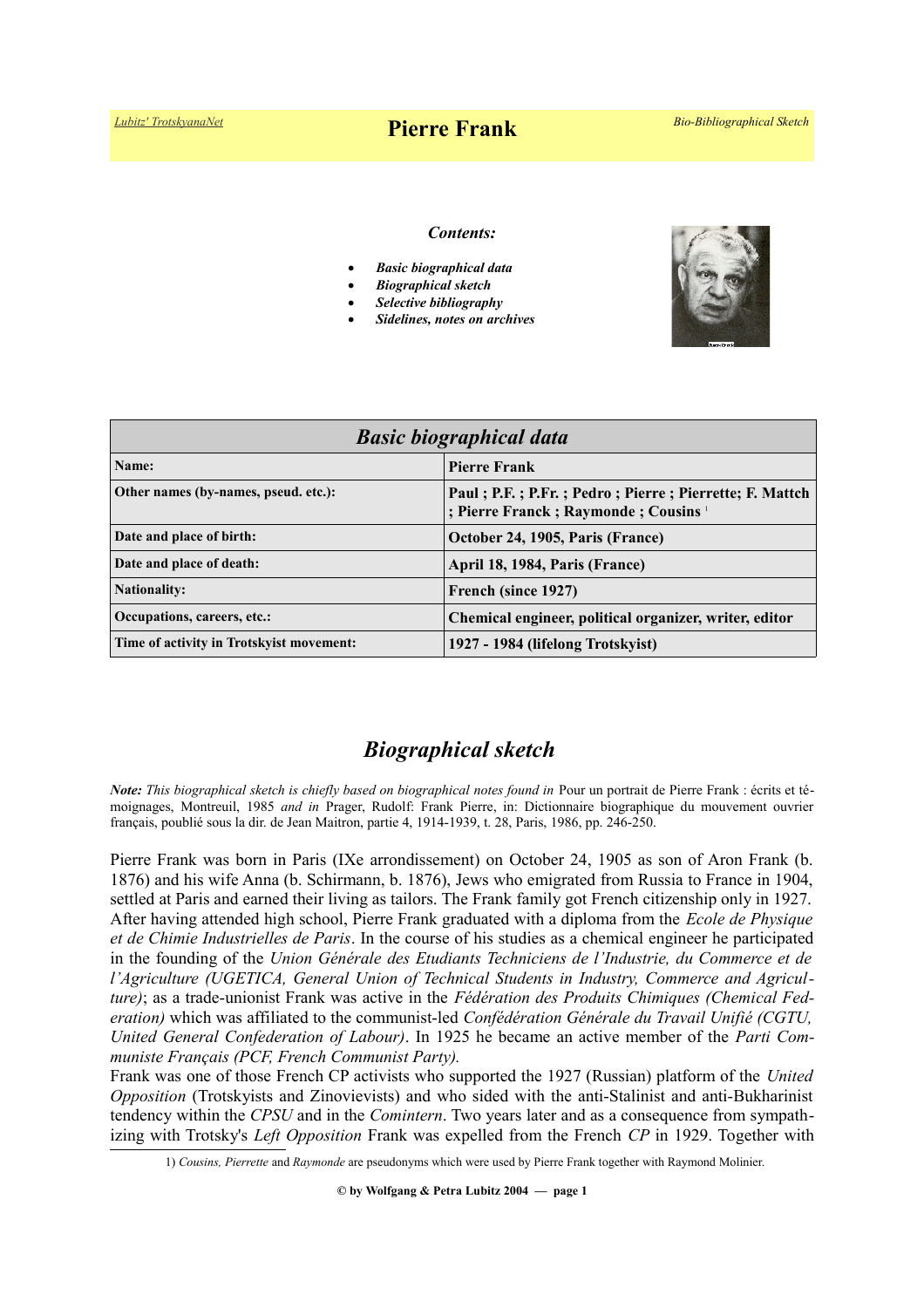other renowned oppositionists and expellees, in the same year he launched the French journal *La Vérité (The Truth) –* one of the eldest Trotskyist papers *–* and became its managing and contributing editor. Several months later, in April 1930, Pierre Frank was elected member of the executive committee of the *LC (Ligue Communiste [Communist League])*, the first French Trotskyist organization affiliated to the *ILO (International Left Opposition, Bolsheviks-Leninists)*, the international tendency created and led by Leon Trotsky and considering itself at that time as an external faction of the *Comintern*. In 1932 Frank became a member of *ILO's International Secretariat* and in this capacity he travelled several European countries participating in unification negotiations and various other organizational activities.

From July 1932 to June 1933 Frank settled at Büyük Ada (Prinkipo Islands, Turkey) and served as one of Trotsky's [secretaries,](https://www.trotskyana.net/Leon_Trotsky/Pseudonyms/trotsky_pseudonyms.html#secretaries) accompanying him to Copenhagen in November 1932 where Trotsky delivered his famous last public speech which dealt with the Russian revolution on the occasion of its 15<sup>th</sup> anniversary.

Back in France, Frank got deeply involved in the political battles within the French workers movement in face of the fascist danger. When at the end of 1934 the *Ligue Communiste* decided – on behalf of Trotsky and in accordance with his recently launched tactical orientation towards *entryism* – to send all its members and supporters into the French Socialist Party (which at that time was called *SFIO, Section Française de l'Internationale Ouvrière [French Section of the Workers' International])*, the French Trotskyists formed the *GB-L (Groupe Bolchevik-Léniniste [Bolshevik-Leninist Group])* as a faction inside the *SFIO.* This new policy of *entr(y)ism* also became known as the *French turn* because the French section was the first one applying the new entrism tactics. Frank was elected an alternate member (for Jean [Rous\)](https://fr.wikipedia.org/wiki/Jean_Rous) of the leading body of the *SFIO* in June 1935 but already some months later was expelled from it, just as the majority of the *GB-L* faction.

The inner-Trotskyist quarrels about the problems of tactics and party building which emerged as a consequence from their expulsion from *SFIO* eventually led to a sincere and long-lasting split of the French Trotskyist movement. Personal rivalries and a deep animosity put a strain on the relationship between the various leaders of the French Trotskyist movement. A minority of the French Trotskyists was led by Pierre Frank and by the brothers [Raymond](https://fr.wikipedia.org/wiki/Raymond_Molinier) and [Henri Molinier](https://fr.wikipedia.org/wiki/Henri_Molinier) who advocated a broad regroupment outside the *SFIO* and thus got in sharp conflict with Leon Trotsky and with the majority of his French adherents.

The Frank-Molinier group launched a new journal called *La Commune* and in January 1936 founded a *Comité pour la IVe Internationale (Committee for the Fourth International)* which was renamed *Parti Communiste Internationaliste (PCI [Internationalist-Communist Party])* in March 1936.

Frank's and Molinier's *PCI* was not affiliated with Trotsky's *Movement for the Fourth International,* and only for a very short period (June-October 1936) it joined forces with the majority tendency organized in the *Parti Ouvrier Internationaliste (POI [Internationalist Workers Party]),* before divorcing again. During the following years when France was governed by the *People's Front* the schism of 1935/36 lasted and even was perpetuated when in 1939 the Second World War began. In those years Frank wrote a lot of articles which chiefly appeared in the *PCI* papers *La Vérité* and *La Commune*. When in 1939 Frank was sentenced *in absentia* to prison for articles which had appeared in the journals he was editor-in-chief of, he went into hiding and eventually left France for Belgium where he launched the paper *Correspondance internationaliste*.

In 1940 he went to Britain where he got in contact with British Trotskyists as well as with Trotskyist immigrants from Belgium, France and other European countries. Shortly before Trotsky was assassinated in Mexico in 1940, Pierre Frank started a correspondence with him in order to find out about the possibilities of re-joining forces and reconciling the hitherto hostile Trotskyist tendencies.

Frank's uphold in Britain lasted till 1946; in 1940 he was arrested as a 'dangerous foreigner' and eventually interned in a detention camp on the Isle of Man until 1943. Shortly after the end of the War in Europe he was again arrested by British authorities and not released before February 1946.

He immediately returned to France via Belgium and participated in the first post-World War II interna-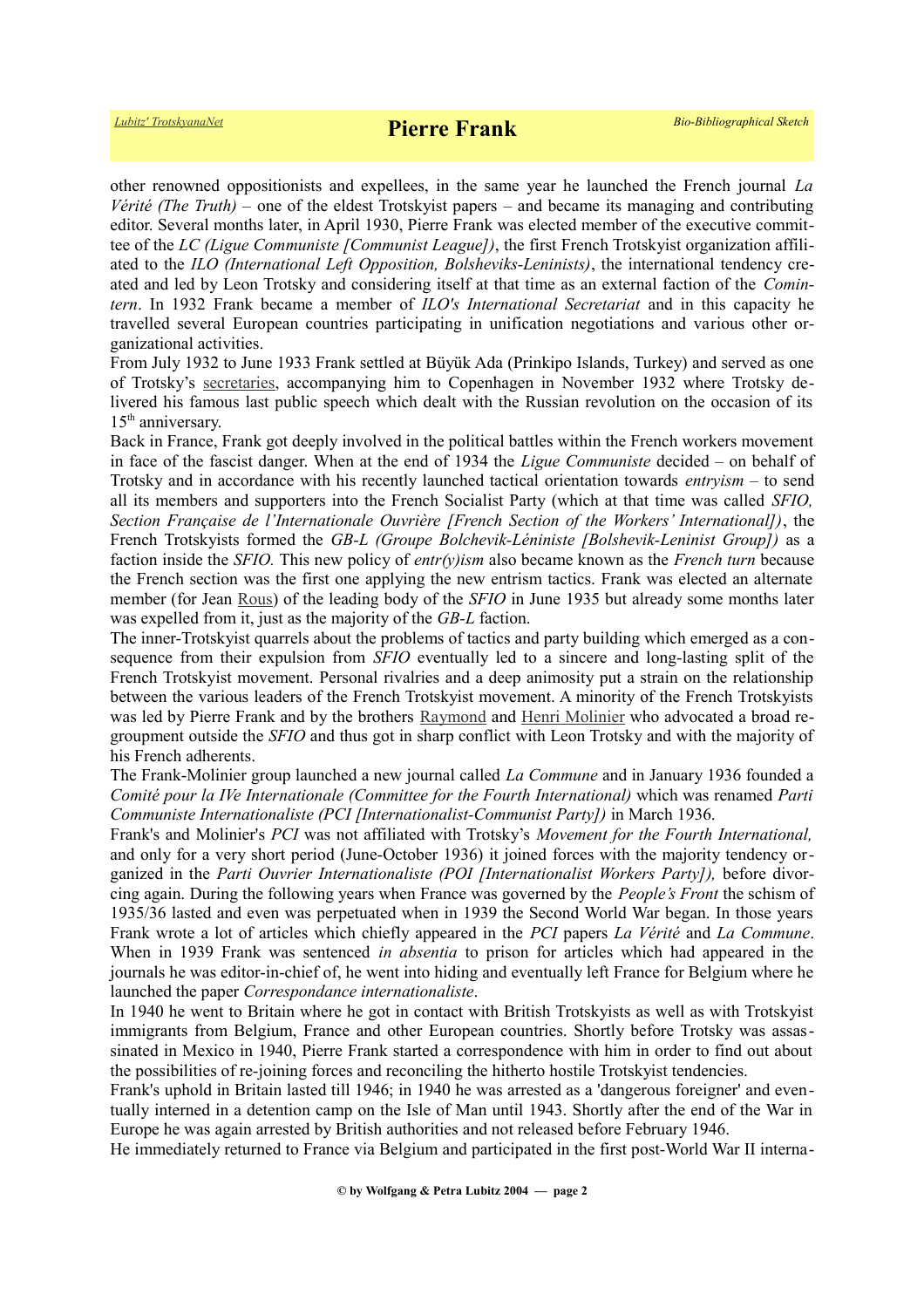tional conference of Trotskyists which was held in March 1946 at Paris. At this conference the re-unification of the Trotskyist forces was sealed. Already during the war, in February 1944, a clandestine conference of European Trotskyists in Paris (in which Frank of course could not participate because he could not leave Britain at that time) had resulted in the re-unification of three rival currents of French Trotskyism; the newly created French section of the *Fourth International* adopted the name of the prewar Frank-Molinier group, *PCI (Parti Communiste Internationaliste)*.

In France at the end of the 1940s Pierre Frank represented almost alone the continuity with pre-war Trotskyism since most of the French activists and cadres of the 1920s and 1930s had been either killed during the years of War and fascist occupation or had abandoned Trotskyism or dropped from political activity completely. Some weeks before returning to France, Frank was elected *in absentia* a member of the *Comité Central (Central Committee)* and *Bureau Politique (Political Bureau)* of the *PCI* in 1946. He remained the outstanding leader and chief theoretician of the French section of the *Fourth International* till 1975 when he resigned for reasons of age.

Furthermore, Frank was assigned by the *PCI* to the leadership of the *Fourth International* and in 1948 became a member of its *IEC* (International Executive Committee) and *IS* (International Secretariat<sup>[2](#page-2-0)</sup>), prominent positions which he held until 1979. From 1946 to 1971 he took responsibility, too, of the editing of *Quatrième Internationale)*, the main theoretical French-language paper of the *IEC* of the *Fourth International* and of several other journals and bulletins. In 1952/53 Pierre Frank became the leader of a minority faction within the *PCI* when a sharp controversy took place about Michel [Pablo'](https://www.trotskyana.net/Trotskyists/Bio-Bibliographies/bio-bibl_pablo.pdf)s<sup>[3](#page-2-1)</sup> politics of *entr(y)ism sui generis* and about political issues like for example the class character of the USSR and of the Eastern European countries which then were called the *buffer-zone*. The French section eventually split again and in the *Fourth International* a schism occurred, too, resulting in the creation of a rival *FI,* the *International Committee of the Fourth International,* led by [Cannon,](https://www.trotskyana.net/Trotskyists/Bio-Bibliographies/bio-bibl_cannon.pdf) [Healy,](https://www.trotskyana.net/Trotskyists/Bio-Bibliographies/bio-bibl_healy.pdf) [Lambert](https://en.wikipedia.org/wiki/Pierre_Lambert) et al. The split was only partially healed ten years later at the so-called re-unification congress in 1963.

In the 1950s, 1960s and 1970s Pierre Frank travelled several countries of Europe, the Americas and Asia as a representative of the *International Secretariat* (from 1963: *United Secretariat*) of the *Fourth International* and he participated in all world congresses held by the *Fourth International* between 1948 and 1979. He was FI's spokesman on matters of the anti-colonial revolution and was concerned once and again with the question of how revolutionary socialists should approach the phenomenon of Stalinism. For many years Pierre Frank shaped the profile of the *Fourth International* and was deeply involved in its day-to-day leadership together with Ernest [Mandel,](https://www.trotskyana.net/Trotskyists/Ernest_Mandel/ernest_mandel.html) Joseph [Hansen](https://www.trotskyana.net/Trotskyists/Bio-Bibliographies/bio-bibl_hansen_j.pdf) and Livio [Maitan.](https://www.trotskyana.net/Trotskyists/Bio-Bibliographies/bio-bibl_maitan.pdf)

It goes without saying that Pierre Frank was also an outstanding activist with regard to the support of the Algerian and Indochinese liberation struggle against French colonialism. It was in the course of such actions of solidarity that Frank was arrested and sentenced in 1956.

In the first half of the 1960s and after many years of stagnation, unsuccessful entrism and setbacks, the *PCI* consisted of only a few dozen members, almost invisible to the public. Thanks to Pierre Frank this tiny nucleus of old but devoted revolutionaries could at least survive the so-called dog days and eventually was given a new lease of life when in 1966 the *JCR (Jeunesse Communiste Révolutionnaire [Revolutionary Communist Youth])* was formed, emerging from a left oppositional current within the communist-led *UEC (Union des Etudiants Communistes [Union of Communist Students])*; *spiritus rector* of that group was the young Trotskyist Alain [Krivine](https://fr.wikipedia.org/wiki/Alain_Krivine) who simultaneously was a leading member of the *PCI*. Under his leadership and with the active and decisive support by Pierre Frank the *JCR* soon became a Trotskyist organization which undoubtedly played an eminent role during the events of May-June 1968 in France. During those weeks of turmoil Pierre Frank was arrested and jailed again.

In April 1969 Frank and Krivine engineered the fusion of both organizations, *PCI* and *JCR*, to form the *LC (Ligue Communiste [Communist League]),* which became the new French section of the

<sup>2)</sup> In 1963, at the 're-unification congress' of the *FI* the *International Secretariat* was renamed *United Secretariat (USec, or, USFI)*.

<span id="page-2-1"></span><span id="page-2-0"></span><sup>3)</sup> Michel Pablo at that time was secretary of the *FI* and its main leader since the end of the War.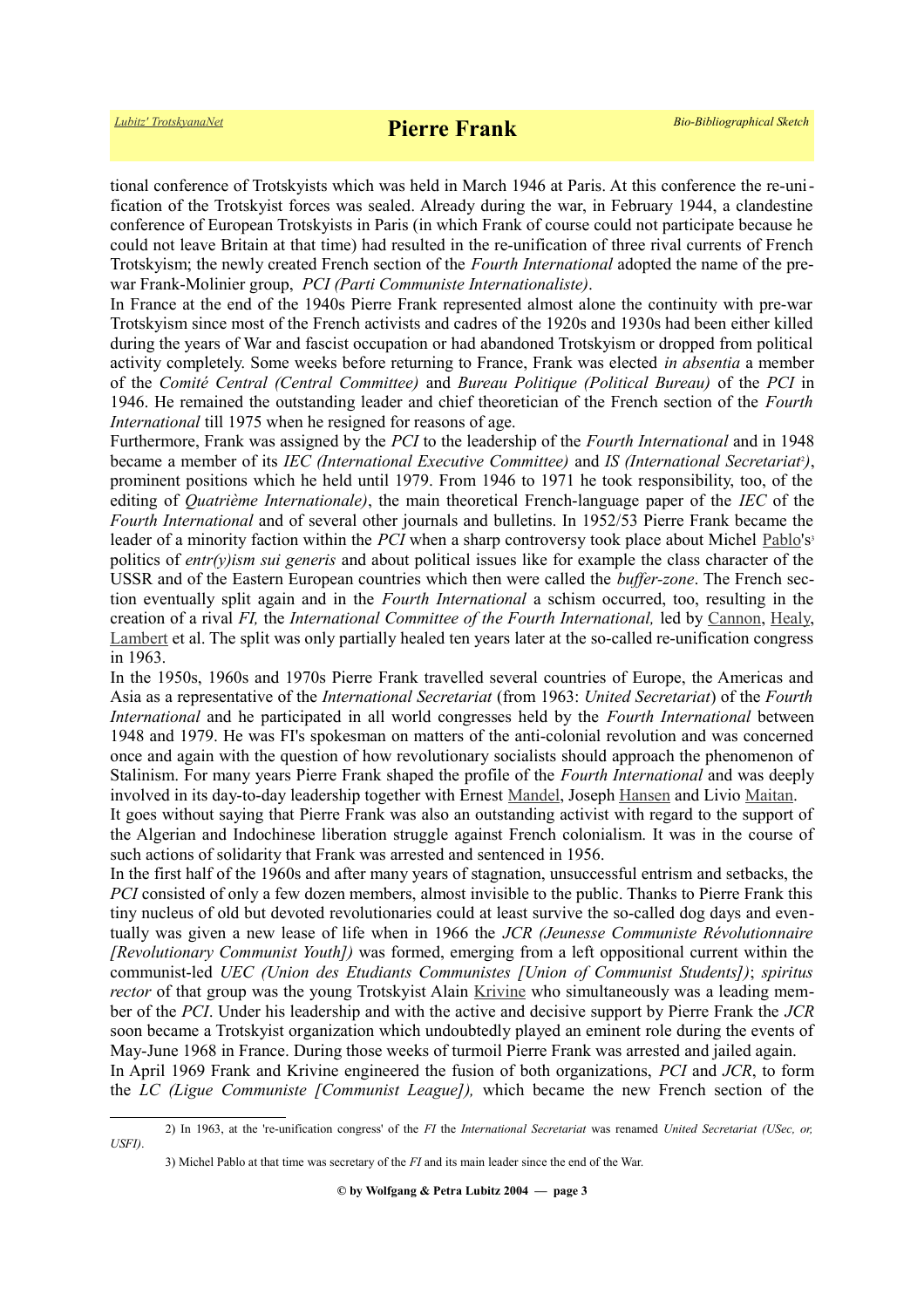*Fourth International*. Pierre Frank was elected a member of the *Bureau Politique (Political Bureau)* of the *LC* which in 1973 was renamed first *FCR (Front Communiste Révolutionnaire [Revolutionary Communist Front])* and short after *LCR (Ligue Communiste Révolutionnaire [Revolutionary Communist League]).* The organization grew remarkably, could attract many – chiefly young – militants during the years after 1968 and soon became a constant political factor in France; *LCR* can be considered today [2005] as one of the most renowned and relevant political organizations of the radical left in Europe and as one of the strongest sections of the *Fourth International*, its 'flagship' so to speak. Pierre Frank was not only an indefatigable political organizer and Trotskyist activist but at the same time a very productive writer, editor and translator (see also our selective bibliography below); hundreds of articles and other contributions from his pen can be found in journals like *Quatrième Internationale*, *La Vérité*, *Intercontinental Press* and in almost all journals and bulletins issued by organizations affiliated to or in solidarity with the *Fourth International (IS/US)*. He also contributed articles, prefaces, postfaces and the like to a quite considerable number of books and pamphlets all over the world. Furthermore Pierre Frank translated some major works of Leon Trotsky from Russian into French language and he was editor of some relevant thematic compilations from Trotsky's writings as well as (co-)editor of a lot of French and international Trotskyist papers and newsletters. In the late phase of his life Pierre Frank wrote some historical monographs, e.g. a two-volume history of the *Communist International*, a short history of the *Fourth International* and a book on Stalinism.

After having retired from his political responsibilities during the second half of the 1970s, Pierre Frank died on April 18, 1984 at Hôpital La Pitié, Paris (XIIIe arrondissement) at the age of 78. He was survived by Marguerite [Métayer](http://www.inprecor.fr/article-Les%20N%C3%B4tres-Marguerite%20M%C3%A9tayer%201916-2005?id=353) (1916-2005), his companion and co-fighter for many years.

# *Selective bibliography* [4](#page-3-0)

## *Selective Bibliography: Books/pamphlets (co-)authored by Frank*

- Appunti per una storia della Quarta Internazionale / trad.: Giorgio Meucci. Roma : Samonà e Savelli, 1969. 175 pp. - (Cultura politica ; 53)
- Après de Gaulle / [Pierre Frank]. Paris : Parti Communiste Internationaliste, Section Française de la IVe Internationale, 1961. - (La Vérité des travailleurs ; 1961,no.spéc.)
- Construire le parti révolutionnaire. Paris : Ed. du Parti Communiste Internationaliste, Section Française de la IVe Internationale, 1965. - 31 pp. - (L'Internationale ; 1965,no.spéc.)
- Fjärde Internationalen : ett bidrag till den trotskistiska rörelsens historia / svensk övers.: Sven Vahlne. Göteborg : Partisan Förl., 1972. - 159 pp. - (Röda böcker ; 1)
- The Fourth International : the long march of the Trotskyists / transl. by Ruth Schein. Introd. by Brian Grogan. App. on Trotskyists and the resistance in World War Two / Ernest Mandel. - London : Ink Links, 1979. - 189 pp. - (International series)
- Frankreich einem neuen Mai entgegen? / Pierre Frank ; Alain Krivine. Frankfurt a.M. : Internationale Sozialistische Publikationen, 1975. - 48 pp. - (Rote Hefte ; 4)
- Geschichte der Kommunistischen Internationale (1919-1943) / Übers. aus dem Franz.: Rudi Segall. 1-2. Frankfurt a.M. : ISP-Verl., 1981. - 806 pp.
- Die Geschichte der IV. Internationale . Im Anh.: Der 10. Weltkongreß der IV. Internationale. Hamburg : Internationale Sozialistische Publikationen, [1974]. - 195 pp.

Historia de la IV Internacional. - Spånga : Combate, [1977]. - 170 pp. - (Cuadernos rojos ; 22)

Histoire de la IVe Internationale. - Paris : Service d'Ed. et de Librairie, 1950. - 40 pp.

Histoire de l'Internationale Communiste (1919-1943). - 1-2. - Paris : Ed. La Breche, 1979-81. - 949 pp.

The long march of the Trotskyists : contributions to the history of the Fourth International / introd. by Marijke

<span id="page-3-0"></span><sup>4)</sup> TSB item numbers (e.g. <TSB 0716>) refer to Lubitz' *Trotskyist Serials Bibliography*, München [etc.] : Saur, 1993, which is out of print but [available as PDF file](https://www.trotskyana.net/LubitzBibliographies/Serials_Bibliography/serials_bibliography.htm#PDF) within the framework of the *Lubitz' TrotskyanaNet* website. In TSB you can find detailed descriptions of the respective Trotskyist journals, newsletters, bulletins and the like.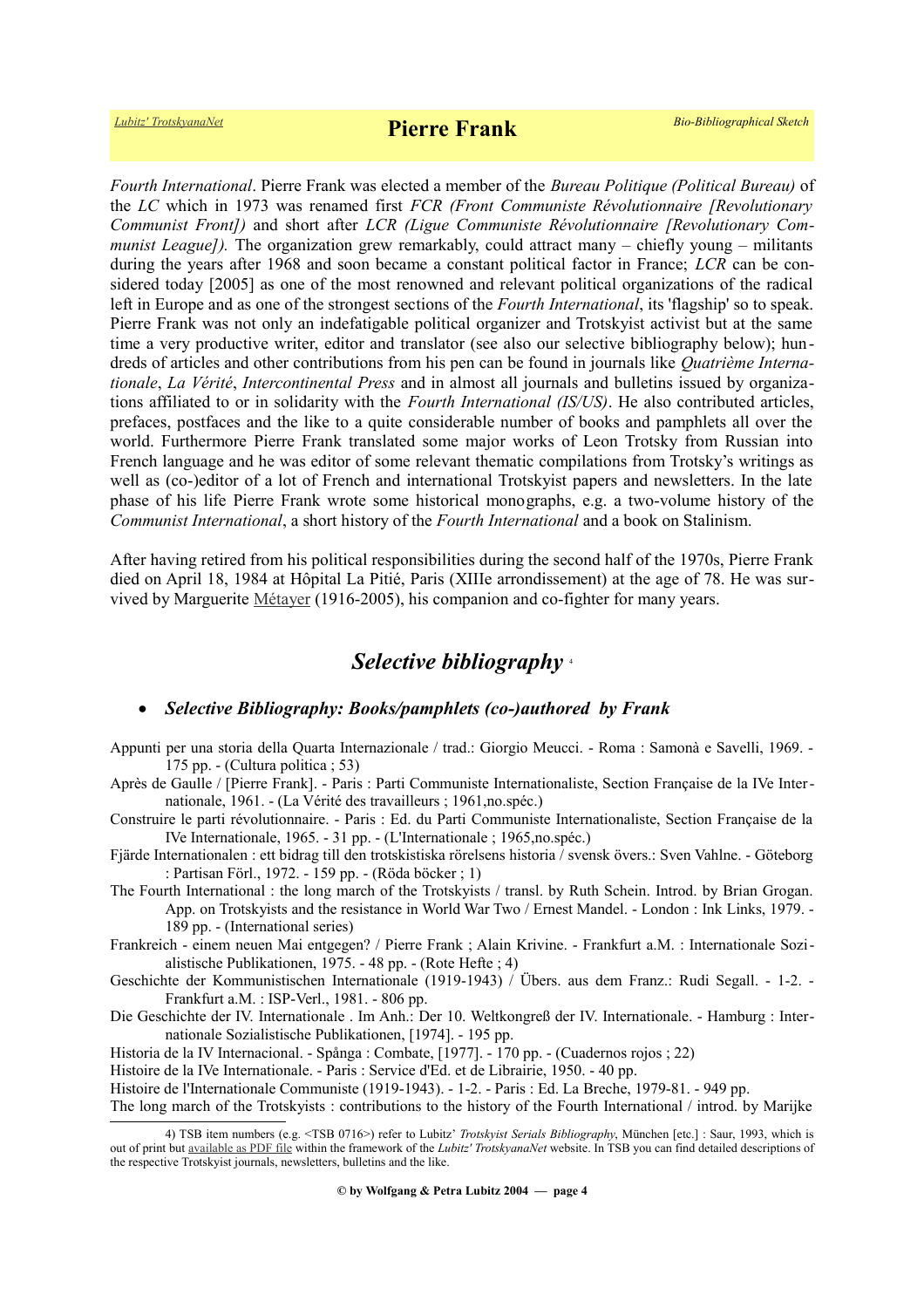Colle. With contributions by Daniel Bensaïd & Ernest Mandel. - London : Resistance Books, 2010. - 202 pp. - (Notebooks on study and research / International Institute for Research and Education ; 50 [recte: 47])

Mai 1968 : première phase de la révolution socialiste. - Paris, 1968

May 1968 : first phase of the French socialist revolution. - New York, NY : International Socialist Review Publ. Assoc., 1968. - 48 pp. - (International Socialist Review ; 29.1968,5=188)

Memorandum for an international control commission. - [S.l.], 1945. - 12 pp.

- "Novateurs" et "conservateurs" dans la question de l'URSS. Paris, 1947. 34 pp. (Bulletin intérieur du Sécretariat International de la Quatrième Internationale ; 2.1947,16,suppl.)
- La Quatrième Internationale : contribution à l'histoire du mouvement trotskyste. Paris : Maspero, 1969. 155 pp. - (Les textes à l'appui)
- Revolution & counter-revolution in Europe from 1918 to 1968 / with a biographical introd. By Ernest Mandel. Amsterdam [etc.] : International Institute for Research & Education [etc.], 2010. - 280 pp. - (Notebooks for strudy and research ; 49)
- La révolution coloniale depuis la 2ème guerre : cours de l'école des cadres de la IVe Internationale. [S.l.], 1953. - 24 pp.

La semaine du 6 au 12 février. - Paris : Ligue Communiste, 1934. - 40 pp.

- Une révision du trotskisme : (à propos de la rupture de Pablo avec la IVe Internationale). Paris : Ed. de la IVe Internationale, 1967. - 40 pp. - (Quatrième Internationale ; 25.1967,30,suppl.)
- Le stalinisme. Paris : Maspero, 1977. 219 pp. (Petite collection Maspero ; 198)
- L'URSS. Paris, 1947. 23 pp. (Bulletin intérieur du Sécretariat International de la Quatrième Internationale ; 2.1947,15,suppl.)
- The worker-student uprising of 1968 : first phase of the French socialist revolution. New York, NY : Merit Publ., 1968. - 48 pp. [Reprinted from International Socialist Review]

Note: Some of Frank's writings are available in the WWW at the *[Pierre Frank internet archive](http://www.marxists.org/history/etol/writers/frank/index.htm)*

### *Selective Bibliography: Books, pamphlets, journals (co-)edited by Frank*

La Commune : organe de regroupement et d'action révolutionnaire (Paris) <TSB 0346> [no. 2 sq. titled: La Commune de Paris]

Correspondance internationaliste (S.l.) <TSB 0384>

- Fourth International / International Executive Committee of the Fourth International (Paris) [ISSN 0429-2790]  $<$ TSB 0535 $>$
- Intercontinental Press (New York, NY) [ISSN 0020-5303 ; ISSN 0162-5594] <TSB 0657>

Die Internationale (Various places) [ISSN 0535-4005] <TSB 0731>

- L'Internationale / Parti Communiste Internationaliste, Section Française de la IVe Internationale (Paris) <TSB 0733>
- The Internationalist / International Secretariat of the Fourth International (Nottingham; later: Paris) [ISSN 0444- 3314] <TSB 0761>
- Internationalist Correspondence = Correspondance internationaliste (London) <TSB 0763>

Quatrième Internationale (Paris etc., 1936- ) [ISSN 0771-0569 - ISSN 0765-1740] <TSB 1282>

Quatrième Internationale (Paris, 1965-68) <TSB 1283>

- Trotsky, Leon: Ecrits 1928-1940 / Léon Trotsky. [Ed. et préf.: Pierre Frank]. 1-3. Paris : Rivière, 1955-59
- Trotsky, Leon: L'Internationale Communiste après Lénine : ou le grand organisateur des défaites / Léon Trotsky. Préf. et notes de Pierre Frank. (Trad. établi d'après le ms. original en russe). - 1-2. - Paris : Pr. Univ. de France, 1969. - LII, 597 pp. - (A la pensée ; 7.8)
- La Vérité (Paris, 1929-1936) <TSB 1772>
- La Vérité (Paris, 1937-1939) <TSB 1773>
- La Vérité (Paris, 1940 ) [ISSN 0294-359X] <TSB 1774>
- La Vérité des travailleurs (Paris) <TSB 1781>
- World Outlook = Perspective mondiale (Paris ; later: New York, NY) <TSB 1886>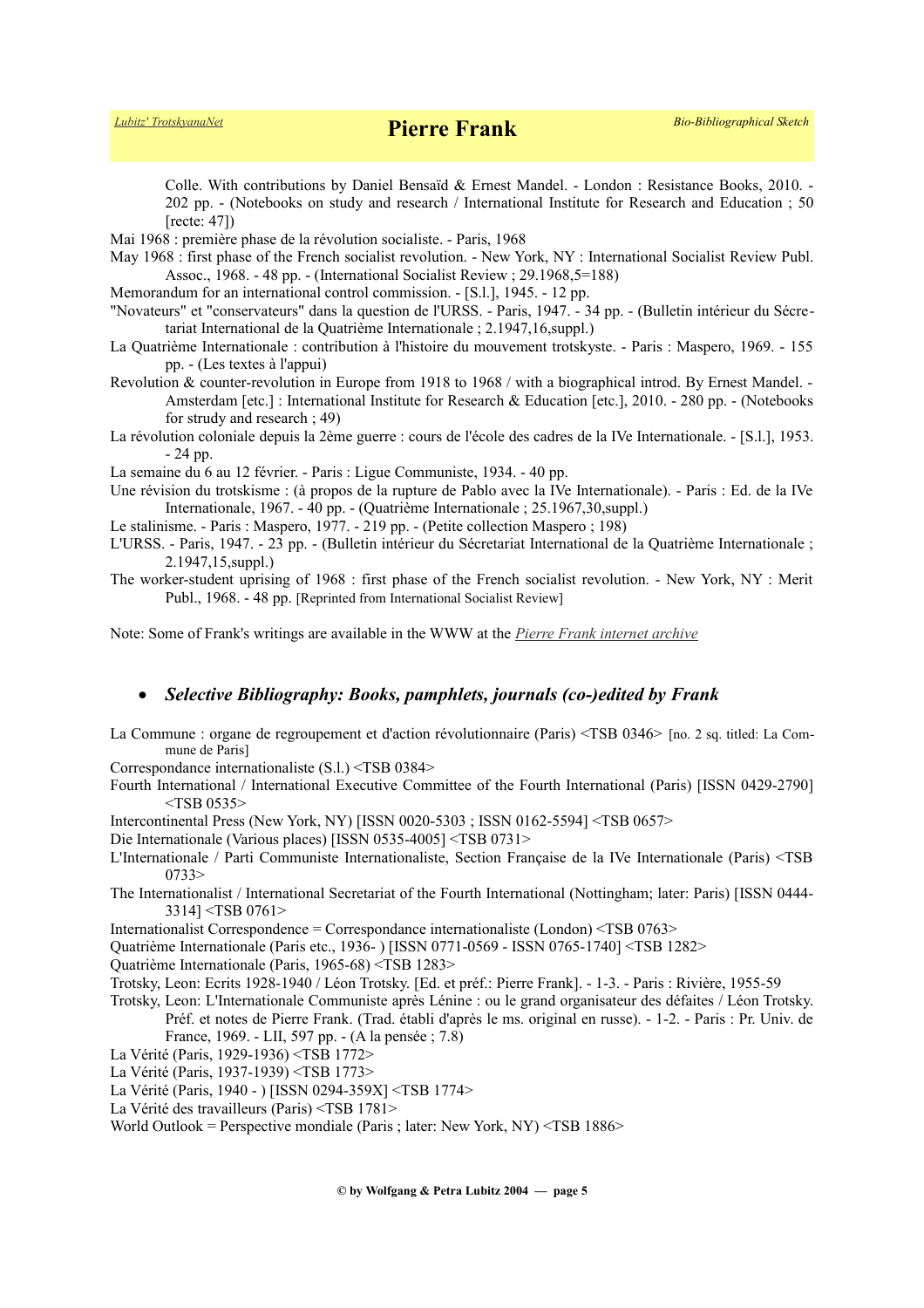#### *Selective Bibliography: Books translated by Frank*

- Trotsky, Leon: L'Internationale Communiste après Lénine : ou le grand organisateur des défaites / Léon Trotsky. Préf. et notes de Pierre Frank. (Trad. établi d'après le ms. original en russe). - 1-2. - Paris : Pr. Univ. de France, 1969. - LII, 597 pp. - (A la pensée ; 7.8)
- Trotsky, Leon: Littérature et révolution / Léon Trotsky. Trad. du russe par Pierre Frank, Claude Ligny et Jean-Jacques Marie. Préf. de Maurice Nadeau. - Paris : Julliard, 1964. - 368 pp. - (Dossiers des Lettres nouvelles) [and later ed.]

#### *Selective Bibliography: Books, journals, bulletins to which Frank contributed*

- Antworten auf Bahros Herausforderung des "realen Sozialismus" / hrsg. von Ulf Wolter. Berlin : Olle & Wolter, 1978. - 232 pp.
- L'Archibras (Paris)
- Behind China's "great cultural revolution" / Peng Shu-tse [et al.] New York, NY : Merit Publ., 1967. 63 pp.
- Bulletin de discussion / Parti Communiste Internationaliste (Paris, 1951)
- Bulletin intérieur / Parti Communiste Internationaliste (Paris, 1944-1952] <TSB 1169>
- Bulletin intérieur / Parti Ouvrier Internationaliste (Bolcheviks-Léninistes) (Paris) <TSB 1172>
- Bulletin intérieur / Secrétariat International de la IVe Internationale (Paris) <TSB 0542>
- Bulletin intérieur de la Ligue Communiste (Paris) <TSB 0226>
- Bulletin intérieur d'information / Parti Communiste Internationaliste (pour la Quatrième Internationale) (Paris) <TSB 0229>
- Bulletin intérieur du Groupe Bolchevik-Léniniste de la SFIO (anciennement Ligue Communiste) (Paris) <TSB  $0231>$
- Bulletin international de l'Opposition Communiste de Gauche = Internationales Bulletin der Kommunistischen Links-Opposition (Paris) <TSB 0234>
- Cahiers Léon Trotsky (Various places) [ISSN 0181-0790] <TSB 0277>
- Class, party, and state and the Eastern European revolution. New York, NY : Nat. Education Dept., Socialist Workers Party, 1969. - 61 pp. - (Education for socialists)
- Les congrès de la IVe Internationale : (manifestes, thèses, résolutions). 1- . Paris [later: Montreuil] : Ed. La Brèche, 1978-
- Correspondance internationaliste (S.l.) <TSB 0384>
- Critica comunista (Milano) <TSB 0394>
- Critique communiste (Paris, later: Montreuil) [ISSN 0398-2068 ; ISSN 0759-0989] <TSB 0395>
- Documents sur la grève générale d'août 1953 / Centre d'Etudes et de Recherches sur les Mouvements Trotskyste et Révolutionnaires Internationaux. - Paris, 1988. - 86 pp. - (Les cahiers du C.E.R.M.T.R.I. ; 49)
- Documents sur la scission de 1952 du PCI (Section Française de la IVe Internationale / Centre d'Etudes et de Recherches sur les Mouvements Trotskyste et Révolutionnaires Internationaux. - 2. - Paris, 1987. - 73 pp. - (Les cahiers du C.E.R.M.T.R.I. ; 45)
- Documents sur les événements de février 1934 en France. Paris : Centre d'Etudes et de Recherches sur les Mouvements Trotskyste et Révolutionnaires Internationaux, 1986. - 60 pp. - (Les cahiers du C.E.R.M.T.R.I. ; 40)
- Entstalinisierung : der XX. Parteitag der KPdSU und seine Folgen / Beitr. von Roy Medwedew [et al.] Frankfurt a.M. : Suhrkamp, 1977. - 536 pp. - (Edition Suhrkamp ; 609)
- Ergebnisse & Perspektiven / Sonderausgabe (Essen) <TSB 0474>
- Fifty years of world revolution : an international symposium / ed. and with an introd. by Ernest Mandel. Transl. by Gerald Paul. - New York, NY : Merit Publ., 1968. - 366 pp.
- Fjärde Internationalen (Uppsala, later: Stockholm, later: Göteborg) [ISSN 0345-3375] <TSB 0518>
- Fourth International (New York, NY, 1940-56) <TSB 0532>
- Fourth International / International Executive Committee of the Fourth International (Amsterdam; later: Paris) [ISSN 0429-2790] <TSB 0535>
- The Fourth International : for the regroupment of the British Section of the Fourth International (Paris, later: London) <TSB 0534>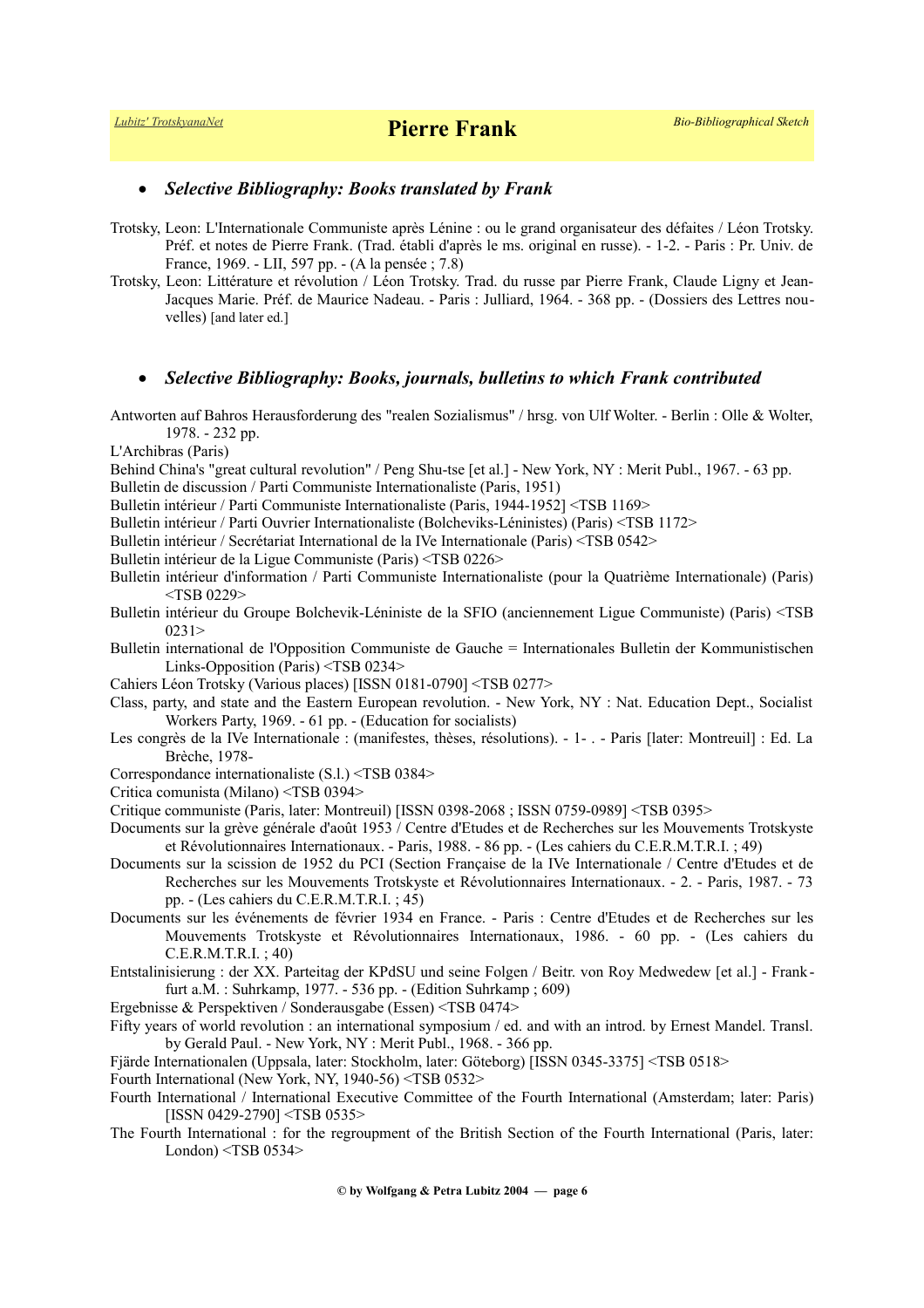Le gaullisme, et après? : Etat fort et fascination / Brohm [et al.] - Paris : Maspero, 1974. - 340 pp. - (Poche rouge ; 11/12)

- Hommage à Natalia Sedova-Trotsky : 1882-1962. Paris : Les Lettres Nouvelles, 1962. 122, [10] pp. [Collection of obituaries, reminiscences and appraisals by A. Breton, M. Bonnet, I. Deutscher, R. Dunayevskaya, P. Frank, J. Hansen, L. Maitan, P. Naville, L. Orfila, M. Pablo, G. Rosenthal, A. Rosmer, L. Schwartz, J. Weber, S. Weber]
- Inprecor : [French edition] (Various places) [ISSN 0378-8342 ; ISSN 0294-8516] <TSB 0647>
- Inprekorr : internationale Pressekorrespondenz der IV. Internationale (Various places) [ISSN 0256-4416] <TSB 0654>
- Intercontinental Press (New York, NY) [ISSN 0020-5303 ; ISSN 0162-5594] <TSB 0657>
- Internal Bulletin / Communist League of America (Opposition) (New York, NY) <TSB 0358>
- Internal Bulletin / Socialist Workers Party (New York, NY) <TSB 1548>
- Internal Information Bulletin / Socialist Workers Party (New York, NY) <TSB 1549>
- International (London, 1968-84) [ISSN 0020-5788 ; ISSN 0308-3217] <TSB 0673>
- International Information Bulletin / Socialist Workers Party (New York, NY) <TSB 1550>
- International Internal Discussion Bulletin (New York, NY) <TSB 0694>
- International Internal Information Bulletin (New York, NY) <TSB 0695>
- International Secretariat documents, 1951-1954 : struggle in the Fourth International / issued by the National Education Dept., Socialist Workers Party. - 1-4. - New York, NY, 1974. - 210 pp. - (Towards a history of the Fourth International ; 4) (Education for socialists)
- International Socialist Review (New York, NY) [ISSN 0020-8744] <TSB 0715>
- Die Internationale (Various places) [ISSN 0535-4005] <TSB 0731>
- Internationale Perspektiven : marxistisches Informationsbulletin (Paris ; Wien) <TSB 0750>
- Internationalist Correspondence = Correspondance internationaliste (London) <TSB 0763>
- Key problems of the transition from capitalism to socialism : 3 articles by Pierre Frank, Georges Novack, Ernest Mandel. - New York, NY : Merit Publ., 1969. - 63 pp. [& later ed., publ. by Pathfinder Pr.]
- Lenin, Vladimir Il'ič: In lotta contro lo stalinismo : la vera storia del "testamento" di Lenin / V.I. Lenin ; L. Trotsky. Trad. e cura di Paolo Casciola. - Foligno : Centro Studi Pietro Tresso, 1988. - 40 pp. - (Quaderni del Centro Studi Pietro Tresso : Serie Dagli archivi del bolscevismo ; 2)
- Lénine contre Staline / introd. de Pierre Frank. Paris : Maspero, 1971. 84 pp. (Classique Rouge ; 9)
- Leo Trotzki 1879-1940 in den Augen von Zeitgenossen. Hamburg : Junius, 1979. 190 pp.
- Leon Trotsky the man and his work : reminiscences and appraisals / Joseph Hansen [et al.] New York, NY : Merit Publ., 1969. - 128 pp.
- Lozovskij, Solomon Abramovič: L'Internationale syndical rouge / Dridzo Losovsky. La troisième période d'erreurs de l'Internationale Communiste / Léon Trotsky. Introd. de Pierre Frank. - Paris : Maspero, 1976. - 213 pp. - (Textes à l'appui : Histoire contemporaine)
- La Lutte de classes : revue théorique mensuelle (Paris) <TSB 0948>
- Marxism vs. ultraleftism : the record of Healy's break with Trotskyism / ed. with an introd. by Joseph Hansen. New York, NY : Nat. Education Dept., Socialist Workers Party, 1974. - 253 pp. - (Education for socialists)
- Mitteilungsblatt der Reichsleitung der Linken Opposition der KPD (Bolschewiki-Leninisten, Sektion der Internationalen Linken Opposition) (Berlin) <TSB 1065>
- Moneta, Jakob: La politique du Parti Communiste Français dans la question coloniale : 1920-1963 / Jakob Moneta. Préf. de Pierre Frank. - Paris : Maspero, 1971. - 312 pp. - (Livres rouges)
- New revolutionaries : left opposition / ed. by Tariq Ali. London : Owen, 1969. 299 pp. (Contemporary issues series ; 1)
- De nya revolutionärerna / red. av Tariq Ali. Övers. av Roland Adlerberth. Stockholm : Aldus/Bonnier, 1969. 322 pp. - (Aldus aktuellt ; 48)
- Permanente Revolution : Zeitschrift der Linken Opposition der KPD (Bolschewiki-Leninisten) (Berlin) <TSB 1192>
- Portugal, l'alternative / Joseph Hansen [et al.]. Paris : Ed. Taupe Rouge, 1975. 95 pp. (Cahier rouge) [Articles, partly transl. from the Engl. and extracted from *Intercontinental Press*]
- Pour un portrait de Pierre Frank : ecrits et témoignages. Montreuil : Presse-Edition-Communication, 1985. 204 pp. - (Collection Les nôtres)
- "Le printemps en octobre ..." : Pologne Hongrie 1956 / Centre d'Etudes et de Recherches sur les Mouvements Trotskyste et Révolutionnaires Internationaux. Paris, 2006. - 84 pp. - (Les cahiers du C.E.R.M.T.R.I. ;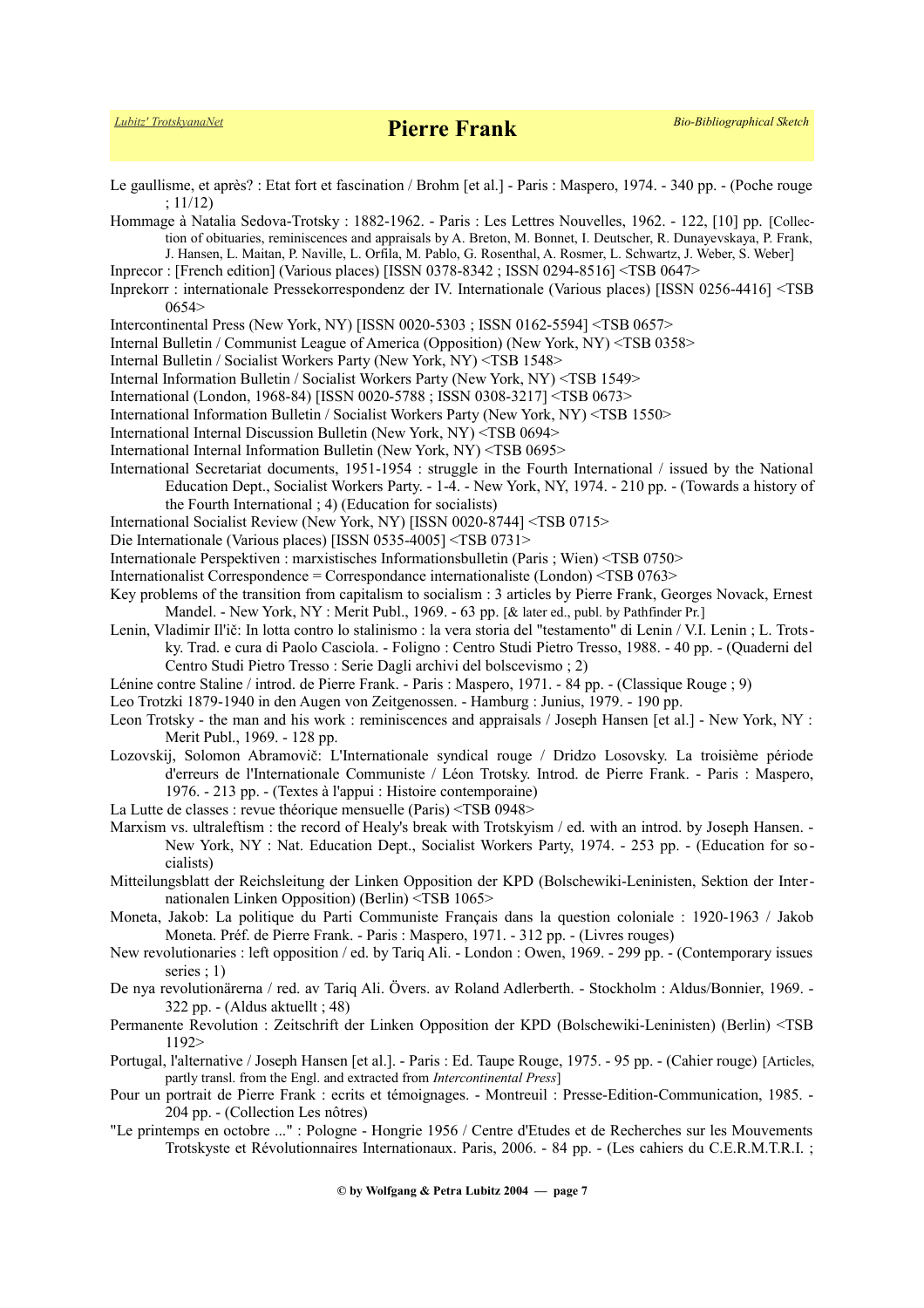122)

Quarta Internazionale : rivista teorica (Roma; later: Milano) <TSB 1280>

Quatrième Internationale (Paris etc., 1936- ) [ISSN 0771-0569 - ISSN 0765-1740] <TSB 1282>

- Quatrième Internationale (Paris, 1965-68) <TSB 1283>
- Revolt in France, May-June 1968 : a contemporary record, comp. from Intercontinental Press and The Militant / publ. by Les Evans. - New York, NY : [Pathfinder Pr.], 1968. - 169 pp.
- Revolutionary Marxism vs class collaboration in Sri Lanka / issued by the National Education Dept., Socialist Workers Party. - New York, NY, 1975. - 24 pp. - (Towards a history of the Fourth International ; 6) (Education for socialists)
- Rouge (Paris, later: Montreuil) [ISSN 0035-8509] <TSB 1437>
- Rudolf Bahro : critical responses / ed. by Ulf Wolter. White Plains, NY : Sharpe, 1980. 237 pp.
- Socialist Perspective (Sydney, NSW) <TSB 1516>
- Socialistisk information (Næstved; later: København) [ISSN 0108-1861] <TSB 1569>
- Sozialismusdebatte : historische und aktuelle Fragen des Sozialismus / hrsg. von Ulf Wolter. Berlin : Olle & Wolter, 1978. - 238 pp.
- Sozialistische Politik (Frankfurt a.M.) <TSB 1619>
- The struggle to reunify the Fourth International : (1954 1963) / National Education Dept., Socialist Workers Party. - 1-4. - New York, NY, 1977-78. - [Various pag.] - (Towards a history of the Fourth International ; [7]) (Education for socialists)
- Their morals and ours : Marxist versus liberal views on morality / four essays by Leon Trotsky, John Dewey, George Novack. - 3. ed. - New York, NY : Merit Publ., 1966. - 78 pp. [& later ed., partly publ. by Pathfinder Pr.]
- Translations on International Communist Developments (New York, NY) [ISSN 0499-8111]
- Trotsky, Leon: The crisis in the French section (1935-36) / Leon Trotsky. Ed. by Naomi Allen and George Breitman. - New York, NY : Pathfinder Pr., 1977. - 286 pp.
- Trotsky, Leon: Ecrits 1928-1940 / Léon Trotsky. [Ed. et préf.: Pierre Frank]. 1-3. Paris : Rivière, 1955-59.
- Trotsky, Leon: Escritos sobre Espanha : a revolução espanhola (1931-1939) / compil. J. Cabral Fernandes. Trad. P. Mendes. Pref. Pierre Frank. - Lisboa : Arcádia, 1976. - 321 pp.
- Trotsky, Leon: Leur morale et la nôtre / Léon Trotsky. Trad. de Victor Serge. [Introd. de Pierre Frank]. Paris : Pauvert, 1966. - 132 pp. - (Libertés ; 45) [& later ed.]
- Trotsky, Leon: Où va la France? / Léon Trotsky. Paris : Quatrième Internationale, 1958. 156 pp. (Trotsky, Léon : Ecrits ; 2)
- Trotsky, Leon: Programme de transition : l'agonie du capitalisme et les tâches de la IVe Internationale / Léon Trotsky. Introd. d'Ernest Mandel. Préf. de Pierre Frank. - [Paris] : Ed. de la Taupe Rouge, 1977. - 112 pp. - (Cahier "Rouge" : nouvelle série ; 8)
- Trotsky, Leon: A revolução traida / L. Trotsky. Com uma introd. de Pierre Frank. Trad. de M. Carvalho [et al.] Lisboa : Antidoto, 1977. - 296 pp.
- Trotsky, Leon: La révolution trahie / Léon Trotsky. Nouvelle éd. Paris [etc.] : Quatrième Internationale [etc.], [1961]. - XXXII, 271 pp.
- Trotsky, Leon: Sowjetgesellschaft und stalinistische Diktatur / Leo Trotzki. Hrsg. von Helmut Dahmer, Rudolf Segall und Reiner Tosstorff ... - 1-2. - Hamburg : Rasch und Röhring, 1988. - 1416 pp. - ([Trotsky] Trotzki: Schriften ; 1)
- Trotsky, Leon: Sur Cronstadt / Trotsky ; Lénine. Introd.: Pierre Frank. Argenteuil : Ed. de la Taupe, 1976. 77 pp. - (Cahier rouge ; 7)
- Trotsky, Leon: Der Todeskampf des Kapitalismus und die Aufgaben der IV. Internationale : das Übergangsprogramm / Leo Trotzki. - Frankfurt a.M. : ISP-Verl., 1974. - 47 pp. - (Rote Hefte ; 5)
- Uhl, Petr: Le socialisme emprisonné : une alternative socialiste à la normalisation / Petr Uhl. Trad. du tchèque par Antonin Basta et Jean-Yves Touvais. [Préf. de Pierre Frank. Notes et prés. de Jean-Yves Touvais]. - Paris : Stock [etc.], 1980. - 349 pp.
- La Vérité (Paris, 1940 ) [ISSN 0294-359X] <TSB 1774>
- La Vérité des travailleurs (Paris) <TSB 1781>
- Vida e morte de Trotsky / Pierre Frank [et al.] Trad. de J. Ferdinando Antunes. Lisboa : Ed. Delfos, [1974]. 240 pp. - (Compasso do tempo ; 19)
- La Vie du parti : bulletin intérieur (Paris) <TSB 1787>
- Was tun : sozialistische Zeitung (Various places) [ISSN 0043-0404] <TSB 1818>

**© by Wolfgang & Petra Lubitz 2004 — page 8**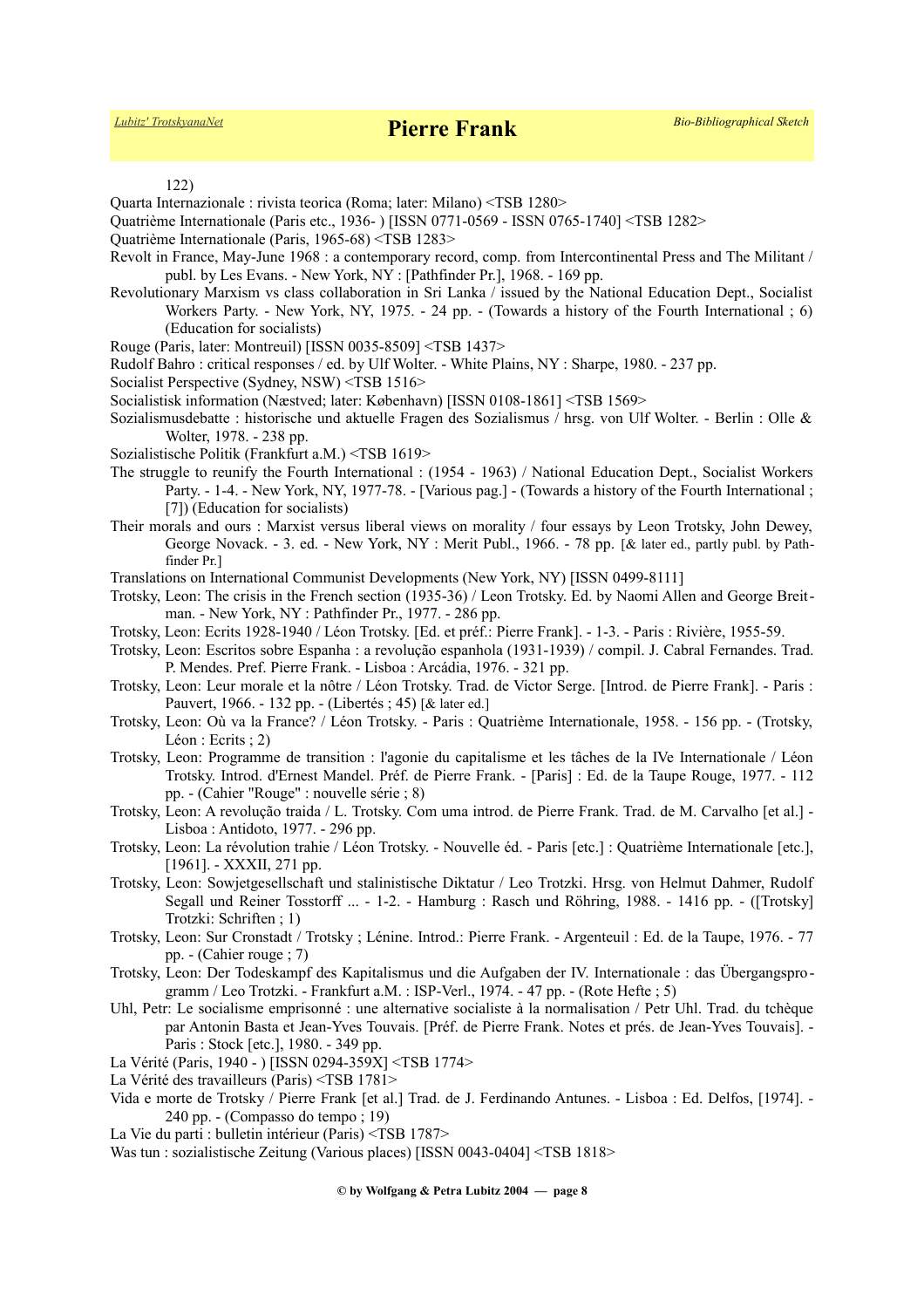Weber, Henri: Qu'est-ce que l'A.J.S.? : contribution à l'analyse [de] l'extrême gauche / Henri Weber. Postface de Pierre Frank. - Paris : Maspero, 1971. - 119 pp. - (Cahiers rouges : Série Marx ou crève ; 5)

Workers' International News (London) <TSB 1840>

World Outlook = Perspective mondiale (Paris ; later: New York, NY) <TSB 1886>

#### *Selective Bibliography: Books and articles about Frank*

- [Anon.]: Adieu, Pierre!, in: *Rouge* <TSB 1437>, 1984 (1111), p. 11. [Report about the funeral celebration, Père Lachaise cemetary, Paris, Apr. 27 1984]
- [Anon.]: Frank, Pierre, in: *Encyclopédie politique française / [éd.:] Emmanuel Ratier,* 1, Paris, 1992, p. 274. [Biographical sketch]
- [Anon.]: Dirigeant trotskiste : M. Pierre Frank est mort, in: *Le Monde,* 1984 (Apr. 19), p. 7. [Obituary]
- [Anon.]: Eloge militant du temps : les obsèques du dirigeant trotskiste Pierre Frank, in: *Le Monde*, 1984 (May 2), p.8.
- [Anon.]: Notices biographiques, in: *Pour un portrait de Pierre Frank : ecrits et témoignages,* Montreuil, 1985, pp. 9-10. [Biographical sketch]
- [Anon.:] [Pierre Frank.](https://fr.wikipedia.org/wiki/Pierre_Frank) [Biographical sketch, Wikipedia article]
- [Anon.]: Pierre Frank (1905-1984), in: *Bulletin In Defense of Marxism* <TSB 0219>, 1984 (7) : p. 33. [Obituary]
- [Anon.]: Pierre Frank (1905-1984), in: *Inprecor : [French edition]* <TSB 0647>, 1984 (172), p. 27. [Obituary]
- [Anon]: Declaration de la LCR et du Secrétariat Unifié (SU) de la IVe Internationale, in: *Inprecor : [French edition]* <TSB 0647>, 1984 (172), p. 27. [Obituary]
- [Anon.]: Declaration of the Fourth International and the League Communiste Revolutionnaire, in: *International Viewpoint* <TSB 0726>, 1984 (52). [Obituary]
- [Anon.]: Pierre Frank (1905-1984), in: *International Viewpoint* <TSB 0726>, 1984 (52). [Based upon Rudolf Prager's sketches, see below] [Obituary]
- [Anon.]: Pierre Frank (1905-1984), in: *Quatrième Internationale* <TSB 1282>, Ser.3, 42.1984 (14) : pp. 3-4. [Obituary]
- [Anon.]: Pierre Frank : 1905-1984, in: *Socialist Action* <TSB 1489>, 2.1984 (5), p. 5. [Obituary]
- [Anon.]: Pierre Frank : un révolutionnaire comme on n'en fait plus, in: *Libération,* 1984 (Apr. 19), p. 10. [Obituary]
- [Anon.]: Pierre Frank n'est plus, in: *Rouge* <TSB 1437>, 1984 (1109). [Obituary]
- Braguinsky, Maurice: Amis d'enfance, in: *Pour un portrait de Pierre Frank : ecrits et témoignages,* Montreuil, 1985, pp. 18-20.
- Broué, Pierre [?]: Pierre Frank (1905-1984), in: *Cahiers Léon Trotsky* <TSB 0277>, 1984 (18), pp. 124-126. [Obituary]
- Burnett, Peter: Pierre Frank, in: *The Journal of Communist Studies*, 1.1985 (1), p. 90. [Obituary]
- Cynober, Julien: [Biographical sketch], in: *Cynober, Julien: La presse trotskyste en France de la libération à la grève Renault d'avril-mai 1947,* mémoire de maîtrise, Nanterre, Univ. de Paris X, 1999, pp. 142-143.
- Dannat, Anton: [Biographical sketch], in: *Dannat, Anton: Auf dem Floß der Medusa*, Wien, 1997, p. 313
- Frank, Pierre: Cinquante-cinq ans au service du trotskysme et de la révolution : un entretien avec Pierre Frank, in: *Critique communiste* <TSB 0395>, n.s. 1984 (29), pp. 13-16. [Interview conducted by Rodolphe Prager]
- Gervasini, Virginia: Par-dessus l'abîme de la guerre, in: *Pour un portrait de Pierre Frank : ecrits et témoignages*, Montreuil, 1985, pp. 21-23
- Krivine, Alain: Un rôle décisif pour la génération de 68, in: *Pour un portrait de Pierre Frank : ecrits et témoignages,* Montreuil , 1985, pp. 73-75.
- Krivine, Hubert: Enthousiast trotskyiste et lucide / Hubert Sandor [i.e. Hubert Krivine], in: *Rouge* <TSB 1437>, 1984 (1110), p. 8. [Obituary]
- Lequenne, Michel: Personnification du Trotskysme, in: *Pour un portrait de Pierre Frank : ecrits et témoignages*, Montreuil, 1985, pp. 66-72
- Maitan, Livio: Un demi-siècle de détermination de modestie, in: *Pour un portrait de Pierre Frank : ecrits et témoignages*, Montreuil, 1985, pp. 56-60. [Obituary]
- Mandel, Ernest: Une collaboration de trente-huit ans, in: *Pour un portrait de Pierre Frank : ecrits et témoignages,* Montreuil, 1985, pp. 48-55
- Mandel, Ernest: Pierre Frank est mort, une génération de combattants révolutionnaires qui s'éteint, in: *Inprecor :*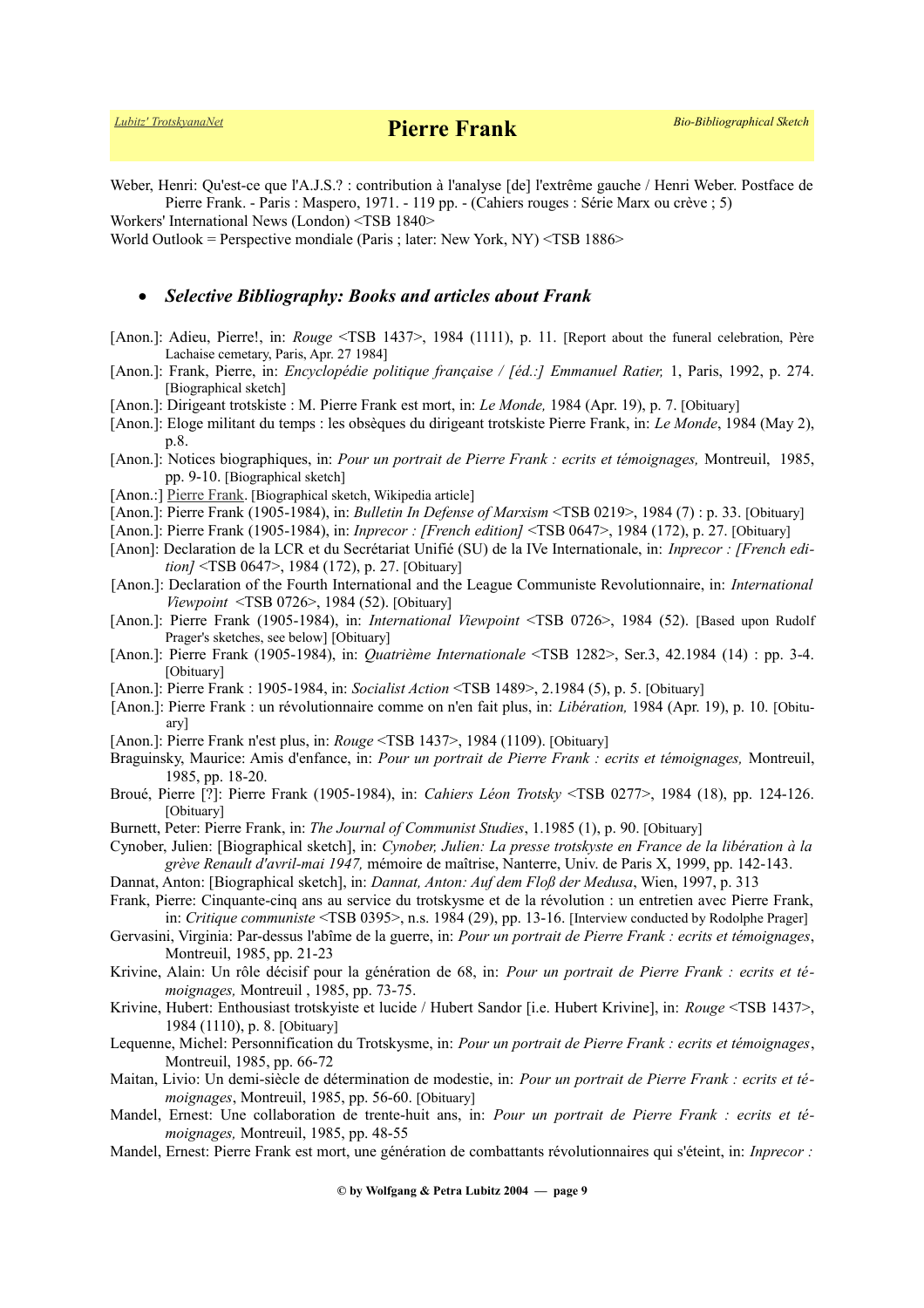*[French edition]* <TSB 0647>, 1984 (172), pp. 25-26. [Obituary]

- Mandel, Ernest: Pierre Frank is dead, a generation of revolutionary fighters is vanishing, in: *International Viewpoint* <TSB 0726>, 1984 (52), pp. 15-16. [Obituary]
- Mandel, Ernest: Pierre [Frank] und die IV. Internationale, in: *Was tun* <TSB 1818>, 17.1984 (378), p. 4 [Obituary]
- Mandel, Ernest: Pierre Frank (1905-1984), in: *Perspectiva internacional,* 1984 ( 8/9). [Obituary]
- Mandel, Ernest: Pierre Frank (1905-1984), in: *Frank, Pierre: Revolution & counter-revolution in Europe from 1918 to 1968*, Amsterdam [etc.], 2010, pp. 11-15 [Obituary]
- Mandel, Ernest: Le témoignage d'Ernest Mandel, in: *Rouge* <TSB 1437>, 1984 (1110), pp. 8-9. [Obituary]
- Mandel, Ernest: Who was Pierre Frank?, in: *Frank, Pierre: The long march of the Trotskyists,* London, 2010 : pp. 196-198. [Obituary]
- Mauricio Ortiz, Eduardo: Pierre, mon ami / E. Mauricio, in: *Pour un portrait de Pierre Frank : ecrits et témoignages*, Montreuil, 1985, pp. 46-47.
- Métayer, Marguerite: Ma vie avec Pierre, in: *Pour un portrait de Pierre Frank : ecrits et témoignages,* Montreuil, 1985, pp. 13-17
- Moneta, Jakob: Pierre, qui savait parer les contrecoups / Jacob Monetta [sic!], in: *Pour un portrait de Pierre Frank : ecrits et témoignages,* Montreuil, 1985, pp. 76-83. [Obituary]
- Novack, George: Un bolchevik-léniniste, in: *Pour un portrait de Pierre Frank : ecrits et témoignages*, Montreuil, 1985, pp. 61-65. [Obituary]
- Novack, George: Tribute to Pierre Frank : for six decades a Bolshevist-Leninist, in: *Intercontinental Press* <TSB 0657>, 23.1985 (16), pp. 498-499. [Obituary]
- O'Mailley, Philomena: Farewell to Pierre Frank, in: *International Viewpoint* <TSB 0726>, 1984 (53), p. 25. [Obituary]
- O'Mailley, Philomena: Farewell Pierre Frank, in: *Socialist Action* <TSB 1489>, 2.1984 (6), p. 3. [Obituary, originally publ. in: International Viewpoint]
- Pour un portrait de Pierre Frank : ecrits et témoignages. Montreuil : Presse-Edition-Communication, 1985. 204 pp. - (Collection Les nôtres) [Contents: p.7 Introduction/M. Lequenne - p.9 Notice biographique - p.13 Ma vie avec Pierre/M. Métayer - p.18 Amis d'enfance/M. Braguinsky - p.21 Par-dessus l'abîme de la guerre/V. Gervasini - p.24 Les années d'exil 1939-1946/R. Prager - p.46 Pierre, mon ami/E. Mauricio - p.48 Une collabora tion de trente-huit ans/E. Mandel - p.56 Un demi-siècle de détermination et de modestié/L. Maitan - p.61 Un bolchevikléniniste/G. Novack - p.66 Personnification du trotskysme/M. Lequenne - p.73 Un rôle décisif pour la génération de 68/A. Krivine - p.76 Pierre, qui savait parer les contrecoups/J. Moneta - p.84 Dernier hommage/M.A. Waters - p.97 Ecrits [some writings by Pierre Frank originally publ. between 1934 and 1968] - p.[205] Bibliographie succinte]
- Prager, Rodolphe: Frank, Pierre / R. Prager, in: *Dictionnaire biographique du mouvement ouvrier français / publ. sous la dir. de Jean Maitron*, partie 4, 1914-1939, t. 28, Paris, 1986, pp. 246-250. [Biographical sketch]
- Prager, Rodolphe: Frank, Pierre, in: *Dictionnaire biographique mouvement ouvrier, mouvement social : Période 1940-1968 [CD-ROM ed.] / publ. sous la dir. de Claude Pennetier*, 5, Paris, 2009. [Biographical sketch]
- [Prager, Rodolphe]: Pierre Frank, 1905-1984, in: *Critique communiste* <TSB 0395>, n.s. 1984 (29), pp. 7-12. [Biographical sketch]
- Prager, Rodolphe: Les années d'exile 1939-1946, in: *Pour un portrait de Pierre Frank : ecrits et témoignages*, Montreuil, 1985, pp. 24-45.
- Prager, Rodolphe: Les années d'exile 1939-1946, in: *Prager, Rodolphe: Quelques regards sur l'histoire du mouvement trotskyste,* Firenze, 2004, pp. 26-41.
- Prager, Rodolphe: Quand il était minuit dans le siècle : un vétéran se souvient, in: *Rouge* <TSB 1437>, 1984 (1110), : p. 9. [Obituary]
- Turpin, Pierre: Frank Pierre, in: *Turpin, Pierre: Le trotskysme aujourd'hui*, Paris, 1988, pp. 173-174.[Biographical sketch]
- Waters, Mary-Alice: Dernier hommage, in: *Pour un portrait de Pierre Frank : ecrits et témoignages,* Montreuil, 1985, pp. 84-85. [Obituary]

Note: More informations about Pierre Frank are likely to be found in some of the books, university works and articles listed in the *[Lubitz' Leon Trotsky Bibliography \[ISSN 2190-0183\]](https://www.trotskyana.net/LubitzBibliographies/Trotsky_Bibliography/Leon_Trotsky_Bibliography.html),* e.g. in chapters [7.2.04](https://www.trotskyana.net/LubitzBibliographies/Trotsky_Bibliography/Leon_Trotsky_Bibliography_07.html#c7.2.04) and [7.5.07](https://www.trotskyana.net/LubitzBibliographies/Trotsky_Bibliography/Leon_Trotsky_Bibliography_07.html#c7.5.07)